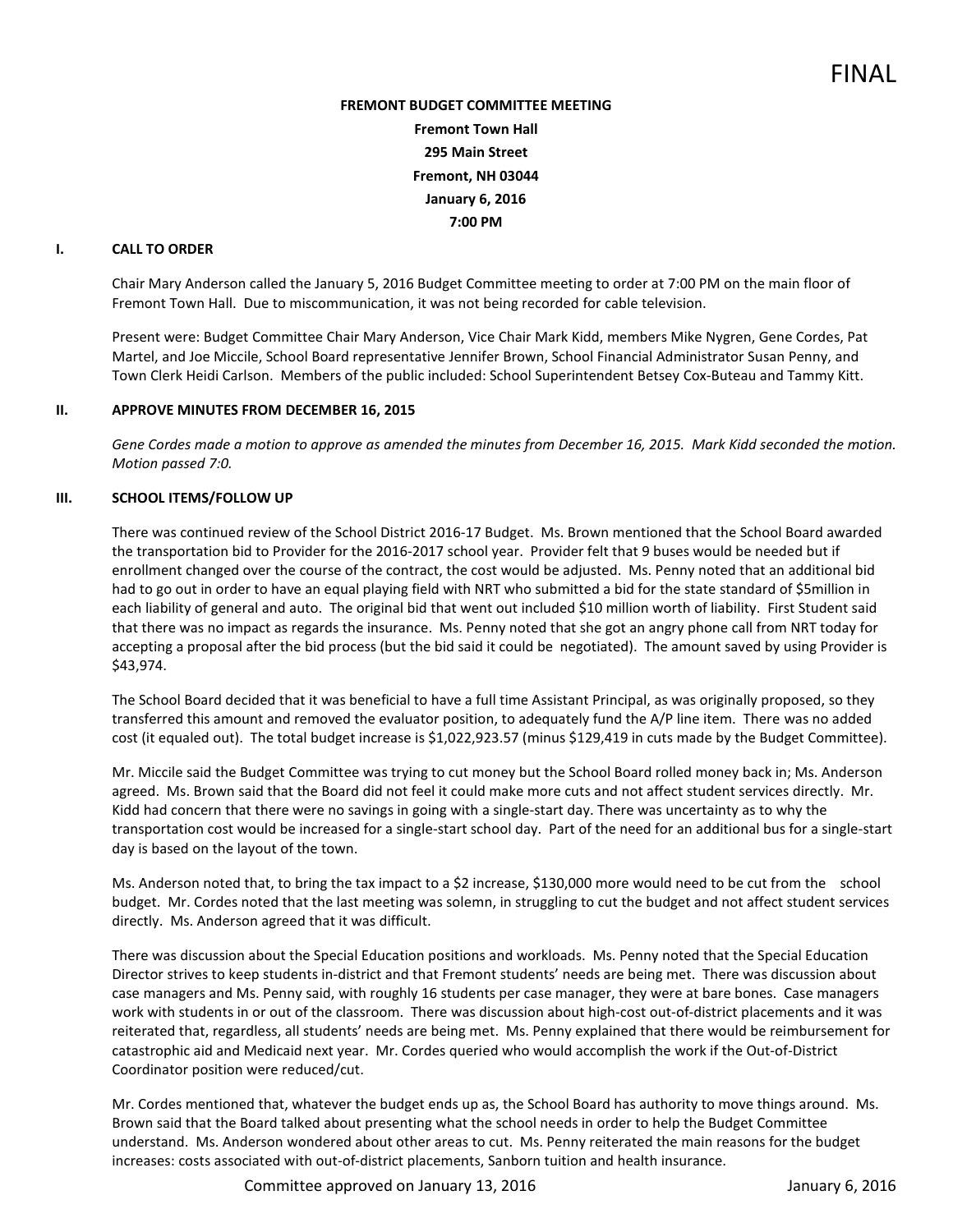Ms. Anderson noted that the town will need to borrow money if people cannot pay their tax bills. She said that the 10% increase in health insurance is very high; Ms. Penny confirmed that is what the GMR is.

There was discussion about bus runs and the risk of going with 8 buses instead of the suggested 9, or reducing the number to 8 for cost savings, looking at the number of students and runs next year.

*Gene Cordes made a motion to reduce the transportation line by \$53,879 (8 buses vs. 9 next year). Pat Martel seconded the motion. Motion passed 6:1 (nay, J. Brown).* 

Ms. Anderson mentioned that the increase was now at \$839,000. She understood the want for good education and services but she also did not want to lose residents if voters vote a lot back into the budget. She said that the message to the School Board for next year is not to buy something if it is not needed. She said any overage should be returned to the voters, with this kind of high tax increase. Ms. Brown spoke about 7 staffing positions that were reduced (.5 nurse, librarian, classroom teacher, etc.) and she clarified that cuts were made along the budget process from the principal on.

There was talk about the fact that the default budget (\$12,700,700) is higher than the proposed budget (now at \$12,353,570.60). Ms. Penny will look at revenues one more time and she said that they will be known for certain before the tax rate is set next fall. Ms. Brown was not comfortable voting affirmatively for the budget, but she expressed that she did not want to have it reduced more. Mr. Nygren abstained from voting on this budget; he thought voters would add more back in the budget.

*Gene Cordes made a motion to approve the school district budget of \$12,353,570.60 and default budget of \$12,769,674. Pat Martel seconded the motion. Motion passed 4:2:1* 

*A motion was made and seconded to revote to raise/appropriate \$100,000 to be added to the expendable trust fund from the fund balance. Motion passed 7:0.* 

## **IV. OTHER**

The Conservation Commission would like to designate as Town Forests, in accordance with NH RSA 31:110, the following parcel of land: Beede Spaulding Conservation Land Map 3 Lot 56. This would clean up the standing of it (for signage purposes, etc.) There is no direct tax impact.

Gene Cordes made a motion to recommend Town Warrant Article 18 (Designating a piece of town land as town forest). Joe Miccile seconded the motion. Motion passed 7:0.

Ms. Carlson said there is a chance of having about \$30,000 of unexpended appropriations this year. The Selectmen will consider the idea of putting money in articles to be funded from unreserved fund balance. She said the town is below the minimum recommended in reserve.

Ms. Carlson reported that revenues are down (about \$0.40 increase in the tax rate, which is less than was anticipated). A newsletter will be sent out about a week before the Deliberative Session.

Ms. Anderson suggested that the Budget Committee and School Board do public service announcements on FCTV for informational purposes only, so that residents can better understand what they are voting for (many Warrant Articles this year). Ms. Anderson spoke about the benefit of having educated voters. She said, for the Town's benefit, the Budget Committee was looking for the School Board's support at the Deliberative Session.

## **V. NEXT MEETING DATE: DECEMBER 16, 2015 AT 7 PM**

- January 12<sup>th</sup> (snow date January 13<sup>th</sup>): Public Hearing
- January 12<sup>th</sup>: Petition Warrant Articles are due to Selectmen's Office by noon; School District Articles are due to SAU83 Office by 4PM
- January 30<sup>th</sup> (snow date February 1<sup>st</sup>): School Deliberative Session (9 AM)

### **VI. ADJOURNMENT**

*At 8:45 PM, Gene Cordes made a motion to adjourn. Jennifer Brown seconded the motion. Motion passed 7:0.* Respectfully submitted by Susan Perry, Secretary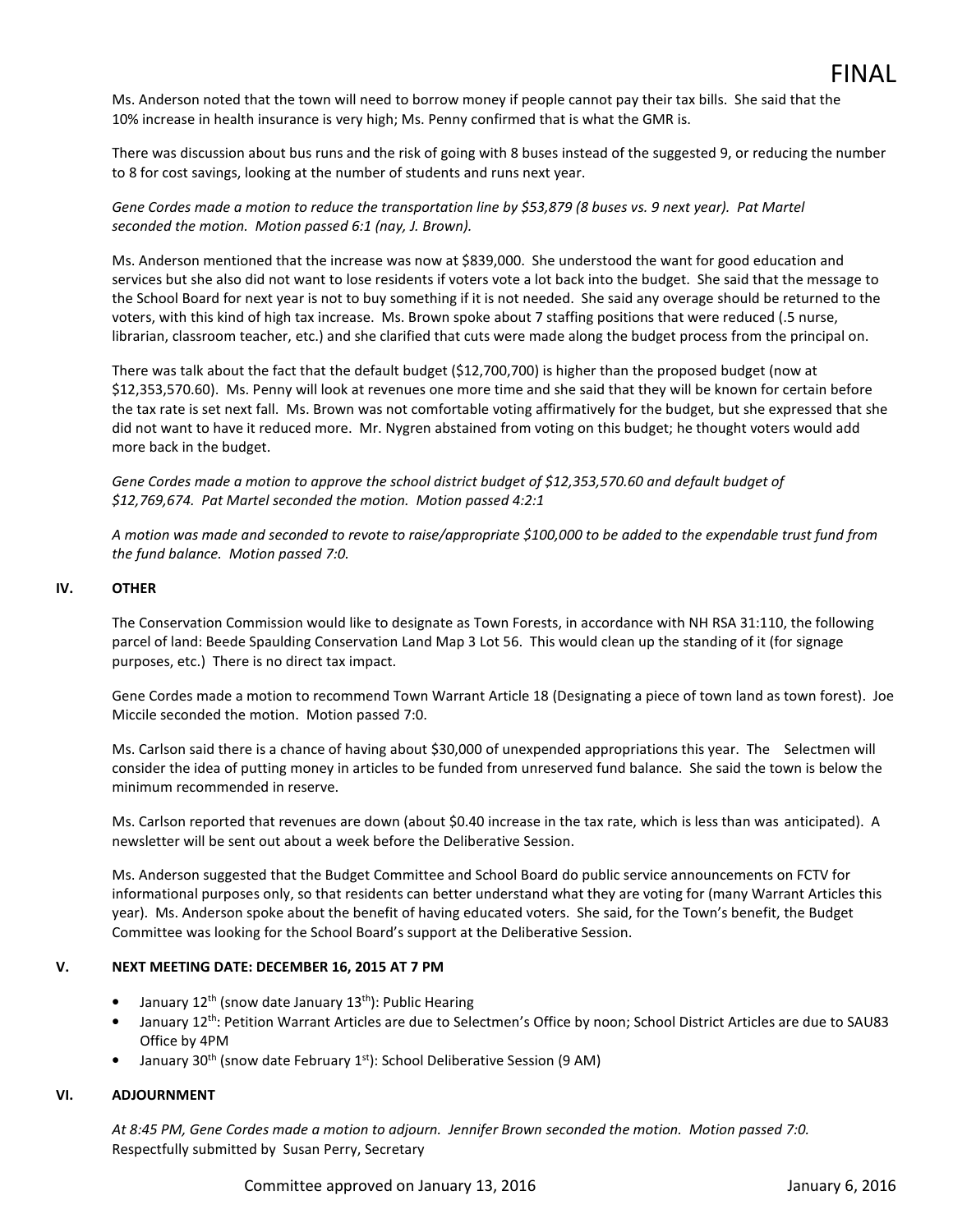# **CORRESPONDENCE**

**From:** "Hunter Phelps" <hphelps@hcna-llc.com> **Date:** January 5, 2016 at 1:51:07 PM EST **To:** <kidd.mark143@gmail.com> **Subject: Concerns about the Proposed SAU 83 Budget**

Mr. Kidd,

Could you please forward the issues below to your committee as they consider the proposed SAU 83 Budget.

Dear Fremont Budget Committee,

As taxpayers in the Fremont Community and Parents of a Child at Ellis we continue to have concerns regarding the following proposed positions being discussed for elimination:

The K-2 Interventionist has worked closely with our Son for the past year and a half including during the summer months. Her knowledge and intervention have been instrumental assisting our Son with his Math, Reading and Writing struggles. She has given us tools and activities to assist him in improving his skills in the classroom and at home. Without her assistance our Son would have fallen behind and for the first time he has received high marks on his math skills and advancements to his reading skills. These improvements can be closely contributed to the work from Mrs. Olm's and her team. We fear the loss of this position will greatly impact his ability to progress and keep up with his peers next year.

We do not support a Part Time Assistant Principal. We prefer a Full Time Assistant Principal and no Evaluator Positions. There have been a number of behavior issues in our Son's Class, which we have had to directly address with The Principal, Assistant Principal and Teacher. We personally believe not having a Vice Principal in the building full time is detrimental to the students at Ellis and directly impacts our Son's classroom and the Administrative support his Teacher needs. We believe a Full Time Assistant Principal establishes a positive relationship with the Students of Ellis and is available daily for concerns and classroom support.

We do not support eliminating the part time nursing position as it negatively impacts the students at Ellis.

We believe these staffing cuts will have a long-term negative impact to the Students at Ellis.

We have warmed up to the idea of a Library/Media Specialist with an additional support person. It seems like a creative way to better utilize the technology resources for our Son.

We support the SAU moving to Ellis to save money. Delaying replacing furniture and supplies/maintenance/repairs we are in support of.

We are in support of tax increases if it is for our Son's educational benefit and the betterment of The Ellis Student Community as a whole.

It concerns us greatly that the majority of the cuts being proposed directly impact the students and yet the overhead and administration is not impacted. If we are going to see our taxes raised, at least it should be to the benefit of students that are in the school district.

Thank You for your Consideration, Hunter and April Phelps 21 Robinson Court